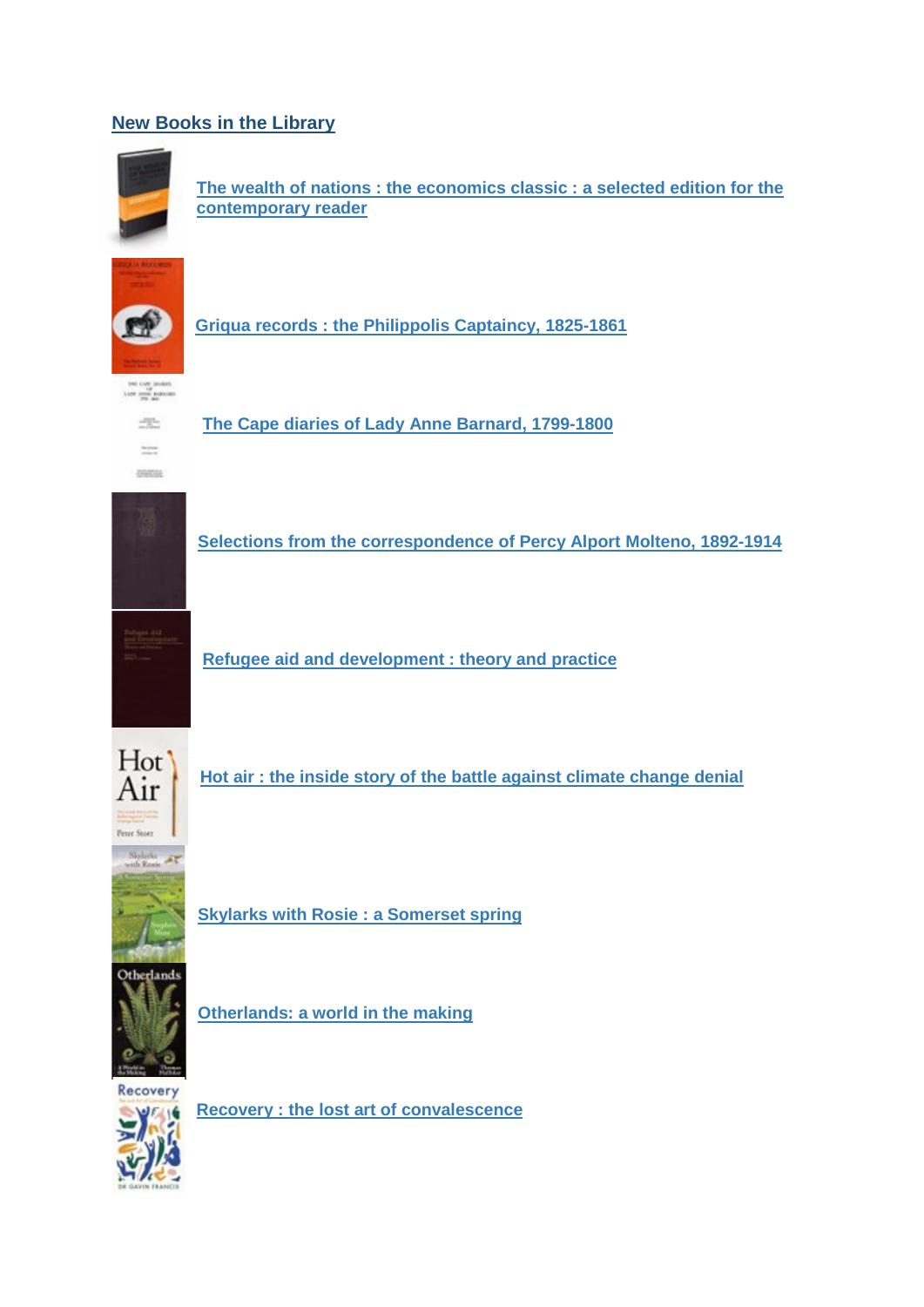

**[The book you need to read to write the book you want to write : a](https://solo.bodleian.ox.ac.uk/primo-explore/fulldisplay?docid=oxfaleph022791689&context=L&vid=SOLO&lang=en_US&search_scope=LSCOP_ALL&adaptor=Local%20Search%20Engine&isFrbr=true&tab=local&query=any,contains,22791689&sortby=rank&facet=frbrgroupid,include,531682885&offset=0)  [handbook for fiction writers](https://solo.bodleian.ox.ac.uk/primo-explore/fulldisplay?docid=oxfaleph022791689&context=L&vid=SOLO&lang=en_US&search_scope=LSCOP_ALL&adaptor=Local%20Search%20Engine&isFrbr=true&tab=local&query=any,contains,22791689&sortby=rank&facet=frbrgroupid,include,531682885&offset=0)**

**[The pact](https://solo.bodleian.ox.ac.uk/primo-explore/fulldisplay?docid=oxfaleph022791697&context=L&vid=SOLO&lang=en_US&search_scope=LSCOP_ALL&adaptor=Local%20Search%20Engine&isFrbr=true&tab=local&query=any,contains,22791697&sortby=rank&facet=frbrgroupid,include,506892674&offset=0)**



**[The Second World War](https://solo.bodleian.ox.ac.uk/primo-explore/fulldisplay?docid=oxfaleph022585329&context=L&vid=SOLO&lang=en_US&search_scope=LSCOP_ALL&adaptor=Local%20Search%20Engine&isFrbr=true&tab=local&query=any,contains,22585329&sortby=rank&facet=frbrgroupid,include,509283750&offset=0)**

**[The secret royals : spying and the crown, from Victoria to Diana](https://solo.bodleian.ox.ac.uk/primo-explore/fulldisplay?docid=oxfaleph022791682&context=L&vid=SOLO&lang=en_US&search_scope=LSCOP_ALL&adaptor=Local%20Search%20Engine&isFrbr=true&tab=local&query=any,contains,22791682&sortby=rank&facet=frbrgroupid,include,518169315&offset=0)**



**[The frozen river : seeking silence in the Himalaya](https://solo.bodleian.ox.ac.uk/primo-explore/fulldisplay?docid=oxfaleph022641393&context=L&vid=SOLO&lang=en_US&search_scope=LSCOP_ALL&adaptor=Local%20Search%20Engine&tab=local&query=any,contains,22641393&offset=0)**



**[What am I doing with my life? : late night internet searches answered by the](https://solo.bodleian.ox.ac.uk/primo-explore/fulldisplay?docid=oxfaleph021680108&context=L&vid=SOLO&lang=en_US&search_scope=LSCOP_ALL&adaptor=Local%20Search%20Engine&tab=local&query=any,contains,21680108&facet=tlevel,include,physical_item&offset=0)  [great philosophers](https://solo.bodleian.ox.ac.uk/primo-explore/fulldisplay?docid=oxfaleph021680108&context=L&vid=SOLO&lang=en_US&search_scope=LSCOP_ALL&adaptor=Local%20Search%20Engine&tab=local&query=any,contains,21680108&facet=tlevel,include,physical_item&offset=0)**



**[Enchantment : wonder in modern life](https://solo.bodleian.ox.ac.uk/primo-explore/fulldisplay?docid=oxfaleph022793343&context=L&vid=SOLO&lang=en_US&search_scope=LSCOP_ALL&adaptor=Local%20Search%20Engine&tab=local&query=any,contains,22793343&offset=0)**



**[Freedom to think : the long struggle to liberate our minds](https://solo.bodleian.ox.ac.uk/primo-explore/fulldisplay?docid=oxfaleph022793333&context=L&vid=SOLO&lang=en_US&search_scope=LSCOP_ALL&adaptor=Local%20Search%20Engine&tab=local&query=any,contains,22793333&offset=0)**



**[Red sea spies : the true story of Mossad's fake diving resort](https://solo.bodleian.ox.ac.uk/primo-explore/fulldisplay?docid=oxfaleph021867447&context=L&vid=SOLO&lang=en_US&search_scope=LSCOP_ALL&adaptor=Local%20Search%20Engine&tab=local&query=any,contains,21867447&offset=0)**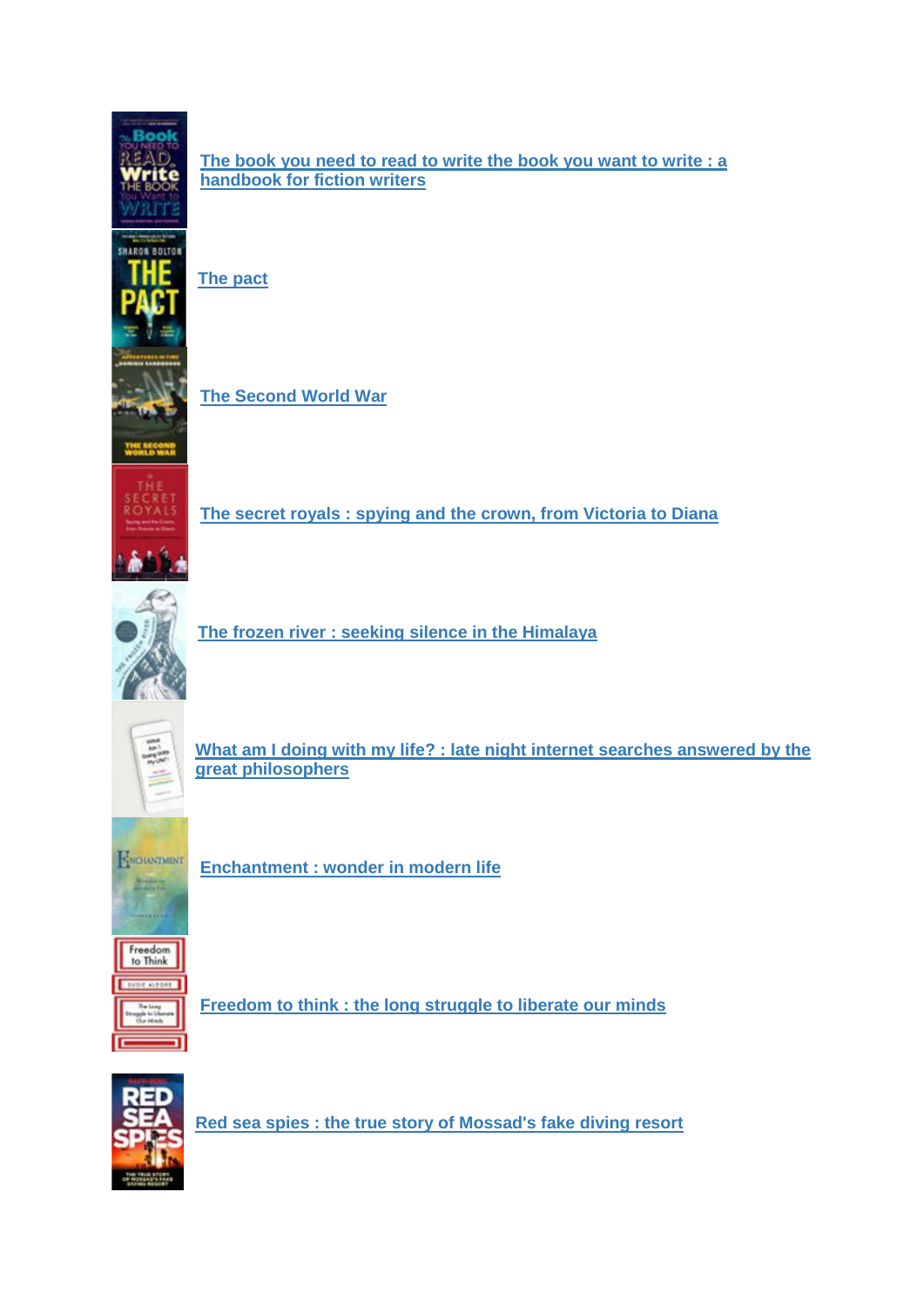

**[Staying alive in toxic times : a seasonal guide to lifelong health](https://solo.bodleian.ox.ac.uk/primo-explore/fulldisplay?docid=oxfaleph022798820&context=L&vid=SOLO&lang=en_US&search_scope=LSCOP_ALL&adaptor=Local%20Search%20Engine&tab=local&query=any,contains,22798820&offset=0)**



**[The girl in the green jumper : my life with the artist Cyril Mann](https://solo.bodleian.ox.ac.uk/primo-explore/fulldisplay?docid=oxfaleph022798810&context=L&vid=SOLO&lang=en_US&search_scope=LSCOP_ALL&adaptor=Local%20Search%20Engine&tab=local&query=any,contains,22798810&offset=0)**



**[The castle : a history](https://solo.bodleian.ox.ac.uk/primo-explore/fulldisplay?docid=oxfaleph022788199&context=L&vid=SOLO&lang=en_US&search_scope=LSCOP_ALL&adaptor=Local%20Search%20Engine&tab=local&query=any,contains,22788199&offset=0)**



**[The go-between : a portrait of growing up between different worlds](https://solo.bodleian.ox.ac.uk/primo-explore/fulldisplay?docid=oxfaleph022798815&context=L&vid=SOLO&lang=en_US&search_scope=LSCOP_ALL&adaptor=Local%20Search%20Engine&tab=local&query=any,contains,22798815&offset=0)**



**[The improbable adventures of Miss Emily Soldene : actress, writer, and](https://solo.bodleian.ox.ac.uk/primo-explore/fulldisplay?docid=oxfaleph022798418&context=L&vid=SOLO&lang=en_US&search_scope=LSCOP_ALL&adaptor=Local%20Search%20Engine&isFrbr=true&tab=local&query=any,contains,22798418&sortby=rank&facet=frbrgroupid,include,512609829&offset=0)  [rebel Victorian](https://solo.bodleian.ox.ac.uk/primo-explore/fulldisplay?docid=oxfaleph022798418&context=L&vid=SOLO&lang=en_US&search_scope=LSCOP_ALL&adaptor=Local%20Search%20Engine&isFrbr=true&tab=local&query=any,contains,22798418&sortby=rank&facet=frbrgroupid,include,512609829&offset=0)**



**[The orphanage : a novel](https://solo.bodleian.ox.ac.uk/primo-explore/fulldisplay?docid=oxfaleph022782090&context=L&vid=SOLO&lang=en_US&search_scope=LSCOP_ALL&adaptor=Local%20Search%20Engine&tab=local&query=any,contains,22782090&offset=0)**



**[A people's church : a history of the Church of England](https://solo.bodleian.ox.ac.uk/primo-explore/fulldisplay?docid=oxfaleph022799231&context=L&vid=SOLO&lang=en_US&search_scope=LSCOP_ALL&adaptor=Local%20Search%20Engine&tab=local&query=any,contains,22799231&offset=0)**



**[Will this house last forever?](https://solo.bodleian.ox.ac.uk/primo-explore/fulldisplay?docid=oxfaleph022799211&context=L&vid=SOLO&lang=en_US&search_scope=LSCOP_ALL&adaptor=Local%20Search%20Engine&isFrbr=true&tab=local&query=any,contains,22799211&sortby=rank&facet=frbrgroupid,include,506893042&offset=0)**



**[Moneyland : why thieves & crooks now rule the world & how to take it back](https://solo.bodleian.ox.ac.uk/primo-explore/fulldisplay?docid=oxfaleph021493746&context=L&vid=SOLO&lang=en_US&search_scope=LSCOP_ALL&adaptor=Local%20Search%20Engine&isFrbr=true&tab=local&query=any,contains,21493746&sortby=rank&facet=frbrgroupid,include,420357643&offset=0)**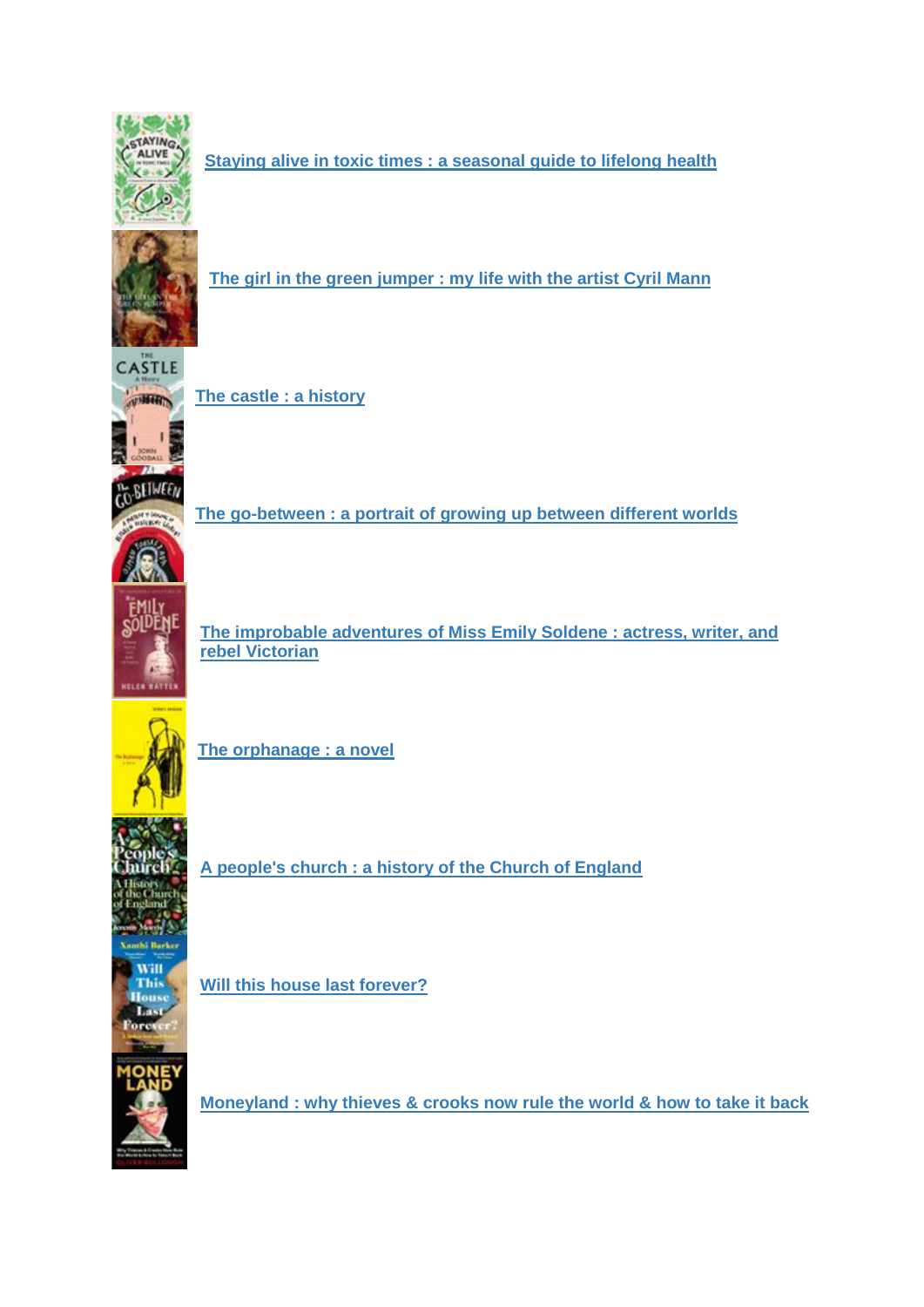

**[Butler to the world : how Britain became the servant of tycoons, tax](https://solo.bodleian.ox.ac.uk/primo-explore/fulldisplay?docid=oxfaleph022782708&context=L&vid=SOLO&lang=en_US&search_scope=LSCOP_ALL&adaptor=Local%20Search%20Engine&tab=local&query=any,contains,22782708&offset=0)  [dodgers, kleptocrats and criminals](https://solo.bodleian.ox.ac.uk/primo-explore/fulldisplay?docid=oxfaleph022782708&context=L&vid=SOLO&lang=en_US&search_scope=LSCOP_ALL&adaptor=Local%20Search%20Engine&tab=local&query=any,contains,22782708&offset=0)**



**[How to see birds : an enthusiast's guide](https://solo.bodleian.ox.ac.uk/primo-explore/fulldisplay?docid=oxfaleph021894858&context=L&vid=SOLO&lang=en_US&search_scope=LSCOP_ALL&adaptor=Local%20Search%20Engine&tab=local&query=any,contains,21894858&offset=0)**



**[In search of Mary Seacole : the making of a cultural icon](https://solo.bodleian.ox.ac.uk/primo-explore/fulldisplay?docid=oxfaleph022769067&context=L&vid=SOLO&lang=en_US&search_scope=LSCOP_ALL&adaptor=Local%20Search%20Engine&tab=local&query=any,contains,22769067&offset=0)**



**[A house party in Tuscany](https://solo.bodleian.ox.ac.uk/primo-explore/fulldisplay?docid=oxfaleph022799249&context=L&vid=SOLO&lang=en_US&search_scope=LSCOP_ALL&adaptor=Local%20Search%20Engine&tab=local&query=any,contains,22799249&offset=0)**



**[The real and the romantic : English art between two world wars](https://solo.bodleian.ox.ac.uk/primo-explore/fulldisplay?docid=oxfaleph022799235&context=L&vid=SOLO&lang=en_US&search_scope=LSCOP_ALL&adaptor=Local%20Search%20Engine&tab=local&query=any,contains,22799235&offset=0)**



**[The American art tapes : voices of twentieth-century art](https://solo.bodleian.ox.ac.uk/primo-explore/fulldisplay?docid=oxfaleph022642802&context=L&vid=SOLO&lang=en_US&search_scope=LSCOP_ALL&adaptor=Local%20Search%20Engine&tab=local&query=any,contains,22642802&offset=0)**



**[Jane Austen's Sanditon](https://solo.bodleian.ox.ac.uk/primo-explore/fulldisplay?docid=oxfaleph021623835&context=L&vid=SOLO&lang=en_US&search_scope=LSCOP_ALL&adaptor=Local%20Search%20Engine&isFrbr=true&tab=local&query=any,contains,21623835&sortby=rank&facet=frbrgroupid,include,233684131&offset=0)**



**[Jane Austen and Shelley in the garden : a novel with pictures](https://solo.bodleian.ox.ac.uk/primo-explore/fulldisplay?docid=oxfaleph022621967&context=L&vid=SOLO&lang=en_US&search_scope=LSCOP_ALL&adaptor=Local%20Search%20Engine&tab=local&query=any,contains,22621967&offset=0)**

**[Breaking the maafa chain](https://solo.bodleian.ox.ac.uk/primo-explore/fulldisplay?docid=oxfaleph022799203&context=L&vid=SOLO&lang=en_US&search_scope=LSCOP_ALL&adaptor=Local%20Search%20Engine&tab=local&query=any,contains,22799203&offset=0)**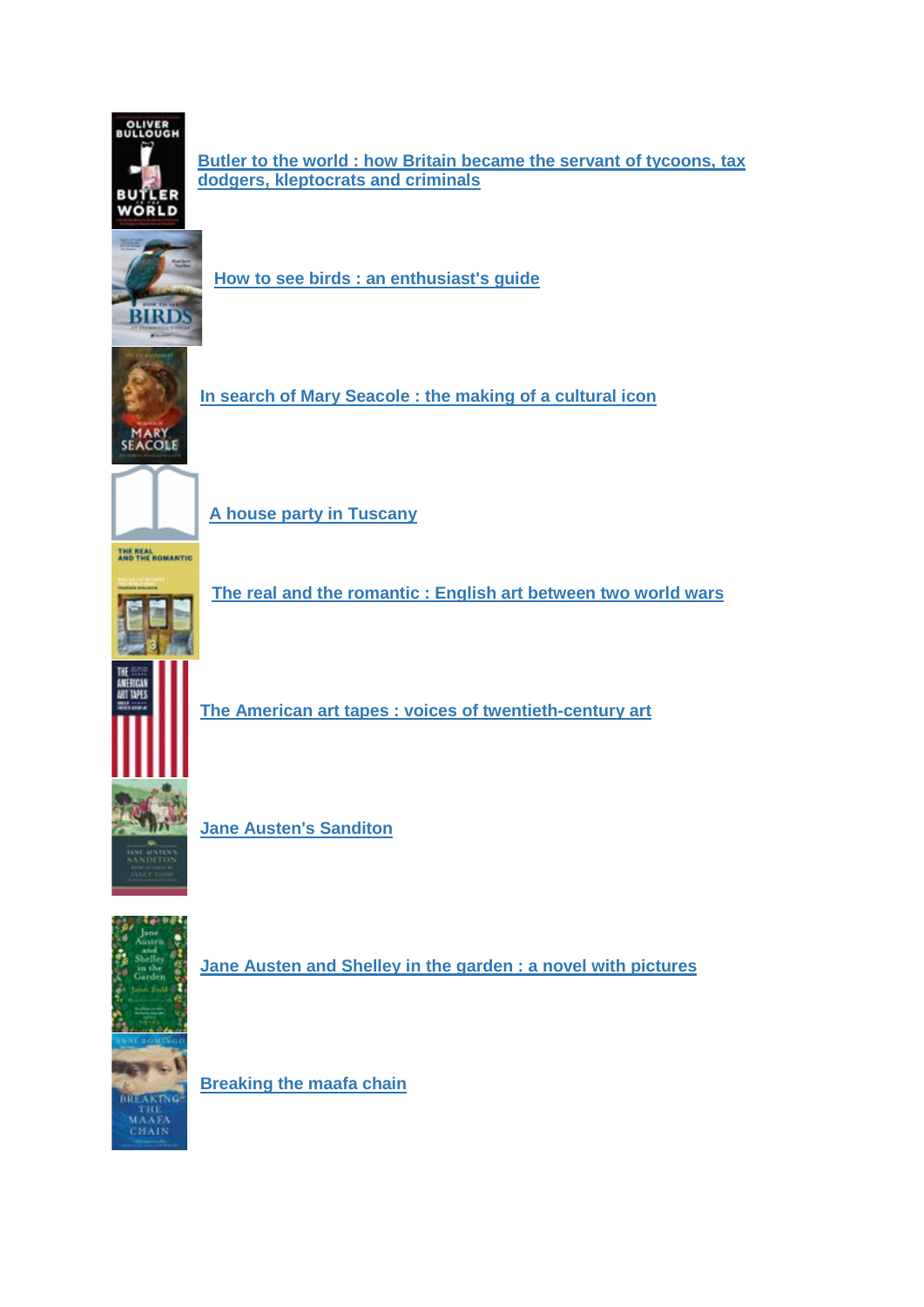

**[Dinner with Joseph Johnson : books and friendship in a revolutionary age](https://solo.bodleian.ox.ac.uk/primo-explore/fulldisplay?docid=oxfaleph022799197&context=L&vid=SOLO&lang=en_US&search_scope=LSCOP_ALL&adaptor=Local%20Search%20Engine&tab=local&query=any,contains,22799197&offset=0)**



**[Statistical matching: theory and practice](https://solo.bodleian.ox.ac.uk/primo-explore/fulldisplay?docid=oxfaleph016149686&context=L&vid=SOLO&lang=en_US&search_scope=LSCOP_ALL&adaptor=Local%20Search%20Engine&tab=local&query=any,contains,16149686&offset=0)**



**[Capitalism and slavery](https://solo.bodleian.ox.ac.uk/primo-explore/fulldisplay?docid=oxfaleph022774030&context=L&vid=SOLO&lang=en_US&search_scope=LSCOP_ALL&adaptor=Local%20Search%20Engine&isFrbr=true&tab=local&query=any,contains,22774030&sortby=rank&facet=frbrgroupid,include,246109753&offset=0)**



**[Ariel](https://solo.bodleian.ox.ac.uk/primo-explore/fulldisplay?docid=oxfaleph020293397&context=L&vid=SOLO&lang=en_US&search_scope=LSCOP_ALL&adaptor=Local%20Search%20Engine&isFrbr=true&tab=local&query=any,contains,20293397&sortby=rank&facet=frbrgroupid,include,233712847&offset=0)**



**[How to lose the information war : Russia, fake news, and the future of](https://solo.bodleian.ox.ac.uk/primo-explore/fulldisplay?docid=oxfaleph022801297&context=L&vid=SOLO&lang=en_US&search_scope=LSCOP_ALL&adaptor=Local%20Search%20Engine&isFrbr=true&tab=local&query=any,contains,22801297&sortby=rank&facet=frbrgroupid,include,484593408&offset=0)  [conflict](https://solo.bodleian.ox.ac.uk/primo-explore/fulldisplay?docid=oxfaleph022801297&context=L&vid=SOLO&lang=en_US&search_scope=LSCOP_ALL&adaptor=Local%20Search%20Engine&isFrbr=true&tab=local&query=any,contains,22801297&sortby=rank&facet=frbrgroupid,include,484593408&offset=0)**



**[Manual of archival description.](https://solo.bodleian.ox.ac.uk/primo-explore/fulldisplay?docid=oxfaleph015008394&context=L&vid=SOLO&lang=en_US&search_scope=LSCOP_ALL&adaptor=Local%20Search%20Engine&tab=local&query=any,contains,15008394&offset=0)**



**[Border wars : the conflicts that will define our future](https://solo.bodleian.ox.ac.uk/primo-explore/fulldisplay?docid=oxfaleph022783985&context=L&vid=SOLO&lang=en_US&search_scope=LSCOP_ALL&adaptor=Local%20Search%20Engine&isFrbr=true&tab=local&query=any,contains,22783985&sortby=rank&facet=frbrgroupid,include,520911193&offset=0)**



**[Germany's Russia problem : the struggle for balance in Europe](https://solo.bodleian.ox.ac.uk/primo-explore/fulldisplay?docid=oxfaleph022801295&context=L&vid=SOLO&lang=en_US&search_scope=LSCOP_ALL&adaptor=Local%20Search%20Engine&isFrbr=true&tab=local&query=any,contains,22801295&sortby=rank&facet=frbrgroupid,include,510328039&offset=0)**



**[Night sky with exit wounds](https://solo.bodleian.ox.ac.uk/primo-explore/fulldisplay?docid=oxfaleph020815742&context=L&vid=SOLO&lang=en_US&search_scope=LSCOP_ALL&adaptor=Local%20Search%20Engine&isFrbr=true&tab=local&query=any,contains,20815742&sortby=rank&facet=frbrgroupid,include,354145948&offset=0)**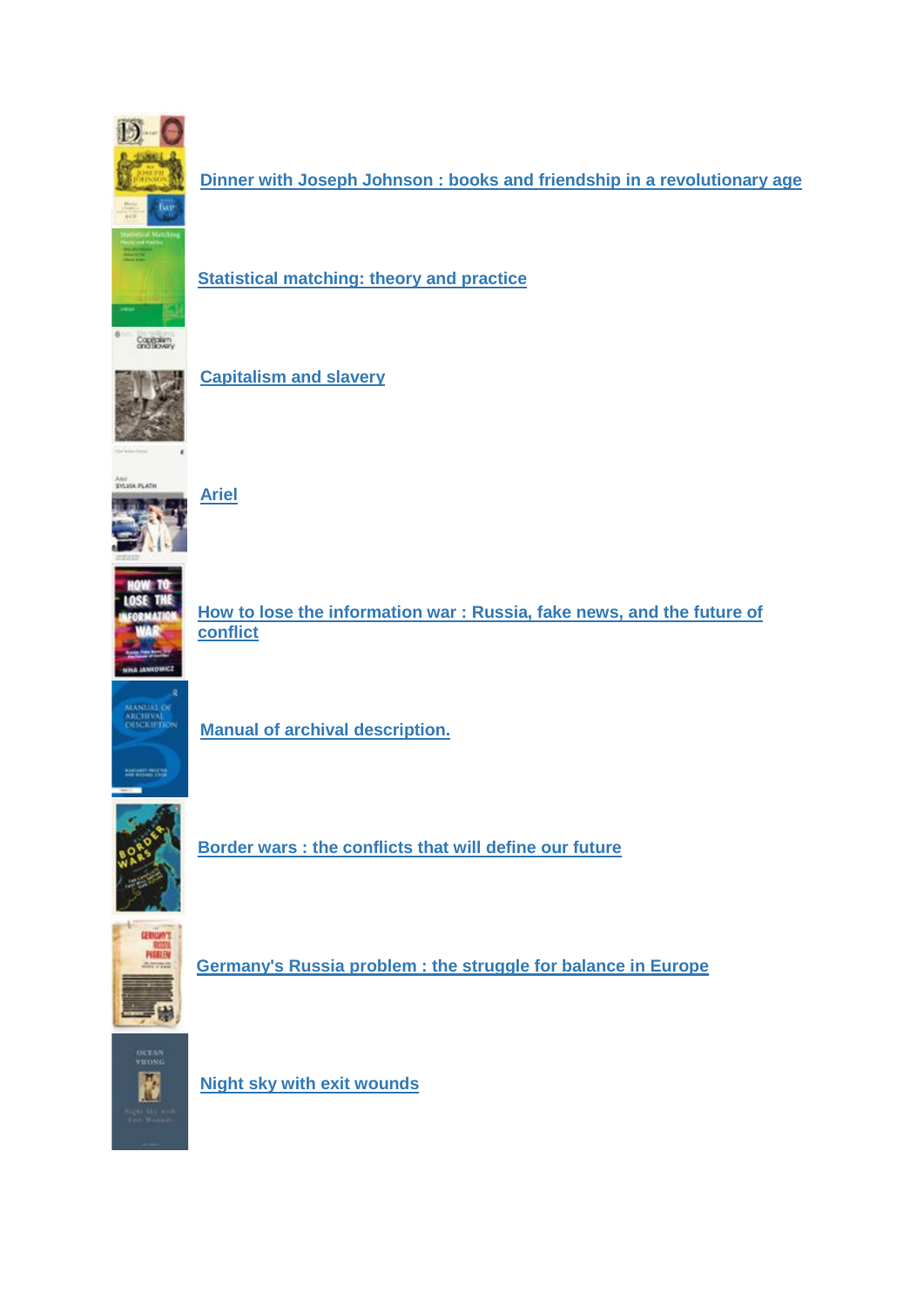

**[A blood condition](https://solo.bodleian.ox.ac.uk/primo-explore/fulldisplay?docid=oxfaleph022545998&context=L&vid=SOLO&lang=en_US&search_scope=LSCOP_ALL&adaptor=Local%20Search%20Engine&isFrbr=true&tab=local&query=any,contains,22545998&sortby=rank&facet=frbrgroupid,include,501168769&offset=0)**



**[Bless the daughter raised by a voice in her head](https://solo.bodleian.ox.ac.uk/primo-explore/fulldisplay?docid=oxfaleph022777908&context=L&vid=SOLO&lang=en_US&search_scope=LSCOP_ALL&adaptor=Local%20Search%20Engine&isFrbr=true&tab=local&query=any,contains,22777908&sortby=rank&facet=frbrgroupid,include,529214429&offset=0)**



**[Greek myths that shape the way we think](https://solo.bodleian.ox.ac.uk/primo-explore/fulldisplay?docid=oxfaleph022802175&context=L&vid=SOLO&lang=en_US&search_scope=LSCOP_ALL&adaptor=Local%20Search%20Engine&tab=local&query=any,contains,22802175&offset=0)**



**[The gun, the ship and the pen : warfare, constitutions and the making of](https://solo.bodleian.ox.ac.uk/primo-explore/fulldisplay?docid=oxfaleph022554548&context=L&vid=SOLO&lang=en_US&search_scope=LSCOP_ALL&adaptor=Local%20Search%20Engine&isFrbr=true&tab=local&query=any,contains,22554548&sortby=rank&facet=frbrgroupid,include,502302192&offset=0)  [the modern world](https://solo.bodleian.ox.ac.uk/primo-explore/fulldisplay?docid=oxfaleph022554548&context=L&vid=SOLO&lang=en_US&search_scope=LSCOP_ALL&adaptor=Local%20Search%20Engine&isFrbr=true&tab=local&query=any,contains,22554548&sortby=rank&facet=frbrgroupid,include,502302192&offset=0)**



**[History of Western philosophy : and its connection with political and](https://solo.bodleian.ox.ac.uk/primo-explore/fulldisplay?docid=oxfaleph010562507&context=L&vid=SOLO&lang=en_US&search_scope=LSCOP_ALL&adaptor=Local%20Search%20Engine&isFrbr=true&tab=local&query=any,contains,10562507&sortby=rank&facet=frbrgroupid,include,233968561&offset=0)  [social circumstances from the earliest times to the present day](https://solo.bodleian.ox.ac.uk/primo-explore/fulldisplay?docid=oxfaleph010562507&context=L&vid=SOLO&lang=en_US&search_scope=LSCOP_ALL&adaptor=Local%20Search%20Engine&isFrbr=true&tab=local&query=any,contains,10562507&sortby=rank&facet=frbrgroupid,include,233968561&offset=0)**



**[The birth of a new physics](https://solo.bodleian.ox.ac.uk/primo-explore/fulldisplay?docid=oxfaleph022517160&context=L&vid=SOLO&lang=en_US&search_scope=LSCOP_ALL&adaptor=Local%20Search%20Engine&isFrbr=true&tab=local&query=any,contains,22517160&sortby=rank&facet=frbrgroupid,include,234085525&offset=0)**



**[The laws of nature](https://solo.bodleian.ox.ac.uk/primo-explore/fulldisplay?docid=oxfaleph011151635&context=L&vid=SOLO&lang=en_US&search_scope=LSCOP_ALL&adaptor=Local%20Search%20Engine&tab=local&query=any,contains,11151635&offset=0)**



**[The tiger and the shark : empirical roots of wave-particle dualism](https://solo.bodleian.ox.ac.uk/primo-explore/fulldisplay?docid=oxfaleph010958266&context=L&vid=SOLO&lang=en_US&search_scope=LSCOP_ALL&adaptor=Local%20Search%20Engine&isFrbr=true&tab=local&query=any,contains,10958266&sortby=rank&facet=frbrgroupid,include,234403483&offset=0)**



**[Before big science : the pursuit of modern chemistry and physics, 1800-](https://solo.bodleian.ox.ac.uk/primo-explore/fulldisplay?docid=oxfaleph013596434&context=L&vid=SOLO&lang=en_US&search_scope=LSCOP_ALL&adaptor=Local%20Search%20Engine&isFrbr=true&tab=local&query=any,contains,13596434&sortby=rank&facet=frbrgroupid,include,236696423&offset=0) [1940](https://solo.bodleian.ox.ac.uk/primo-explore/fulldisplay?docid=oxfaleph013596434&context=L&vid=SOLO&lang=en_US&search_scope=LSCOP_ALL&adaptor=Local%20Search%20Engine&isFrbr=true&tab=local&query=any,contains,13596434&sortby=rank&facet=frbrgroupid,include,236696423&offset=0)**